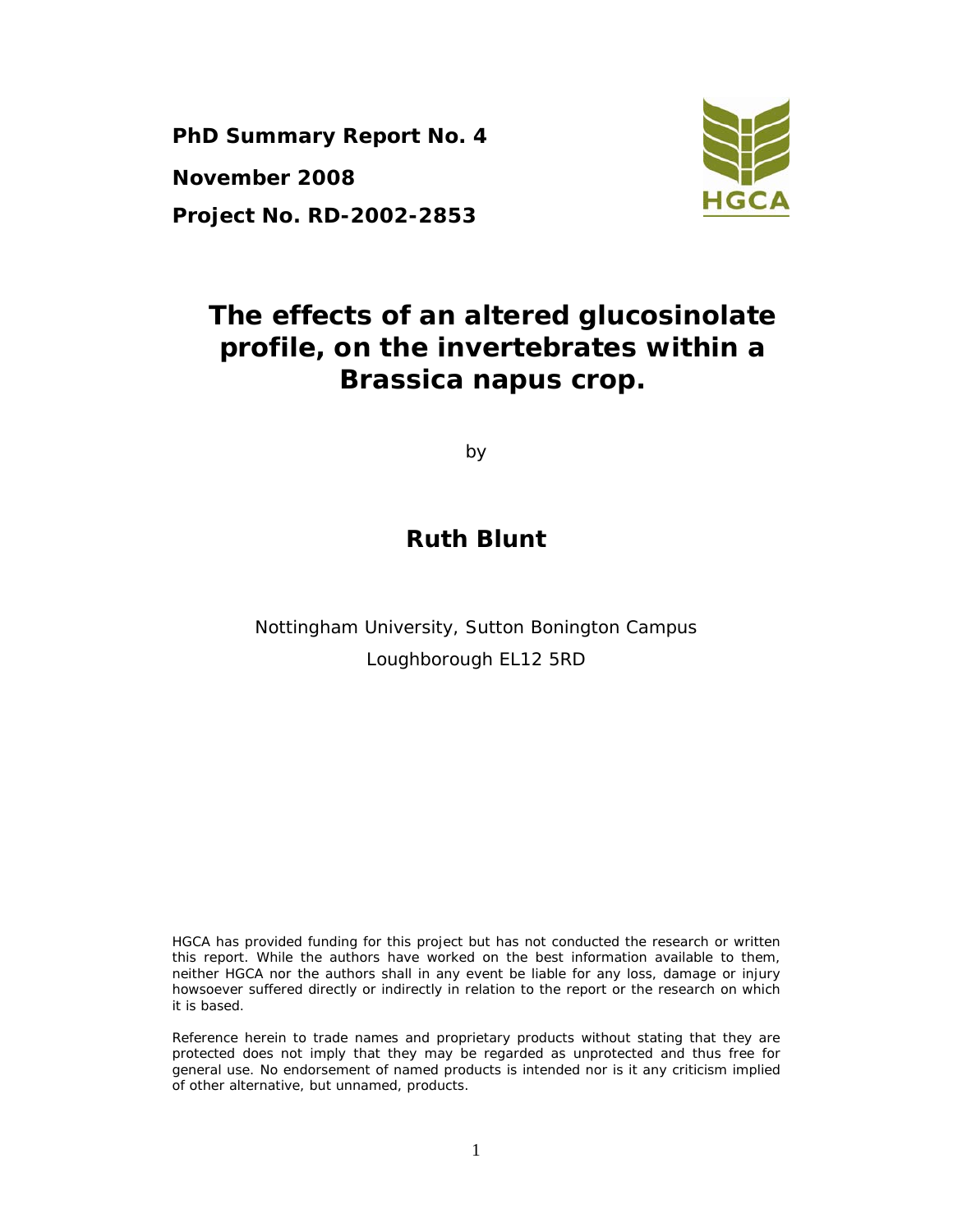#### **Summary**

In this study double haploid (DH) *Brassica napus* plants containing novell allelles from wild *Brassica* species (1) were grown in a series of field trials, with the comercial *B. napus* cultivar Recital. The Glucosinolate (GSL) content and profile of the two plant types and volatiles produced from damaged tissue, were monitored throughout the growing. The effect of breeding for a novel GSL profile on yield and the effect of the altered GSL profile on the insect community of the crop were assessed.

The GSL profile and volatile signature of the DH plants was found to be distinct from that of the Recital plants. There was no indication that breeding for an altered GSL profile had affected yield. Regular sampling of the insect fauna of the crop using sweep netting and sticky traps showed that the early flowering DH plants were initially more attractive than Recital to several pest and beneficial species suggesting that it may function as a temporal trap crop. However, *Meligethes aeneus* (Pollen beetle) continued to be attracted to the DH plants throughout the season, suggesting an attraction to the GSL profile of the DH plants. Sampling also showed that DH plots contained higher numbers of non pest individuals and for much of the growing season higher levels of species richness than Recital plots.

The attractiveness of the DH to important pests such as *Ceutorhynchus assimilis* (the cabbage seed pod weevil) and *Meligethes aeneus* coupled with a yield comparable to many commercial cultivars suggests that the DH plants may make an excellent trap crop for winter OSR.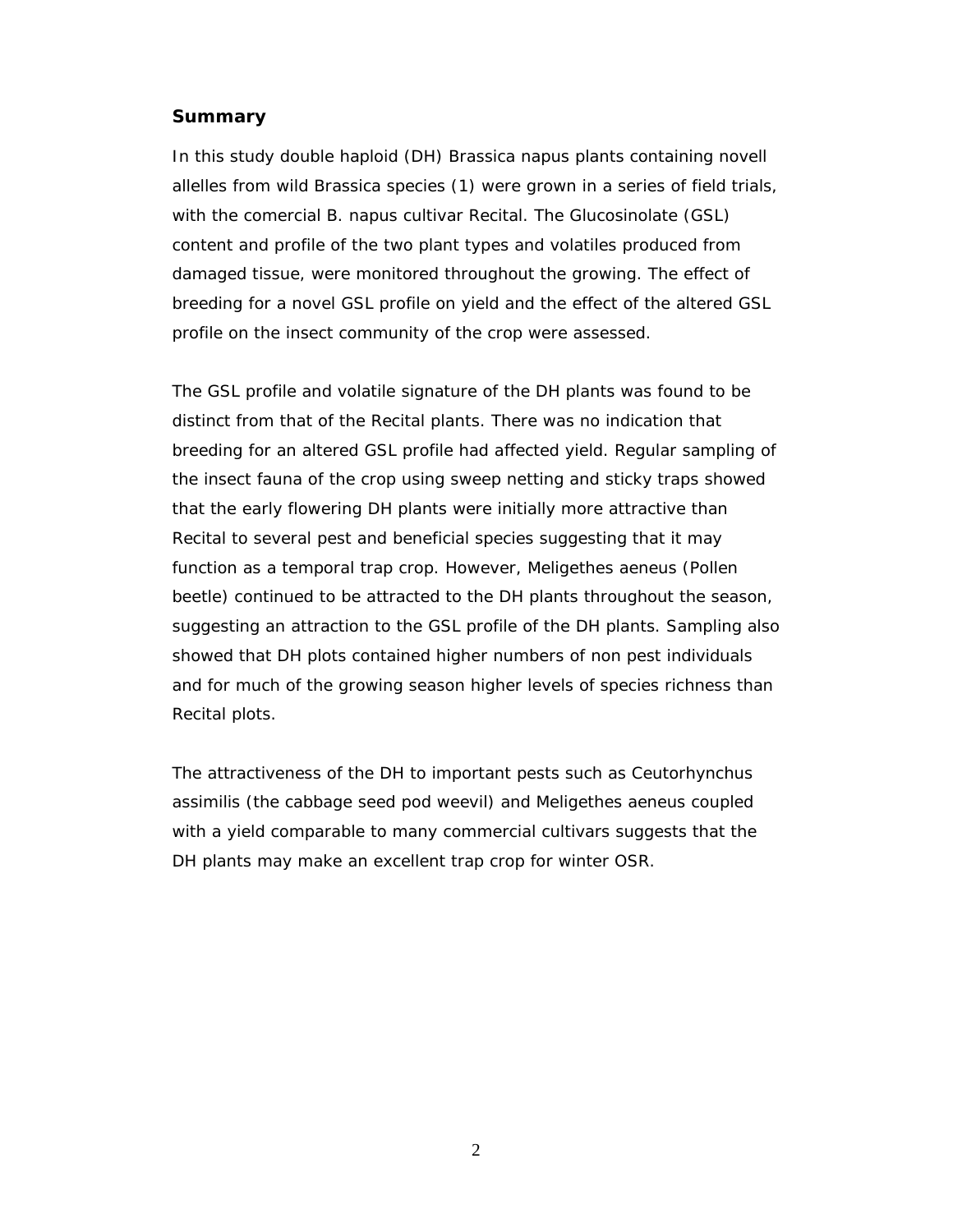#### **Background**

Glucosinolates (GSLs) also known as mustard oils are the compounds which give *Brassica* species their characteristic smell and taste. In *Brassica* species GSLs and their breakdown products form the basis of a chemical defence system, and have been shown to have insecticidal (2, 3, 4), nematocidal (5, 6), bactercidal (7, 8, 9) antifungal (10, 7, 11), alleochemical (12, 13, 14) and even anticarcinogenic properties (15). *Brassica* species such as oilseed rape (OSR) are largely protected from attack by generalist herbivores by the presence of glucosinolates.

Glucosinolates are found throughout the plant (16) but are often concentrated in the newest growth (17). This offers maximum protection to the growing point of plant during winter and to the flowers and pods during the summer. If the plant is damaged, the GSLs which are stored in 'S' cells come into contact with an enzyme (myrosinase) stored in separate compartments called myrosin cells (18, 19). The enzyme startes to breakdown the GSL producing highly active secondary metabolites, such as isothiocyanates, epithionitriles and nitriles. It is these breakdown products which help to protect the plant.



Figure 1. Generalised glucosinolate structure, with R representing the variable side chain.

The unappetising and toxic breakdown products of glucosinolates will usually deter generalist herbivores from feeding. However, if they are consumed the toxic and anti-nutritive effects can be clearly seen. This is perhaps most obvious in livestock fed on high GSL rapeseed meal which may develop goitres (20), although less obvious the effect of GSL breakdown products on invertebrate herbivores can be just as negative (21). Despite their toxicity to many species certain insect herbivores have developed mechanisms to detoxify GSL breakdown products and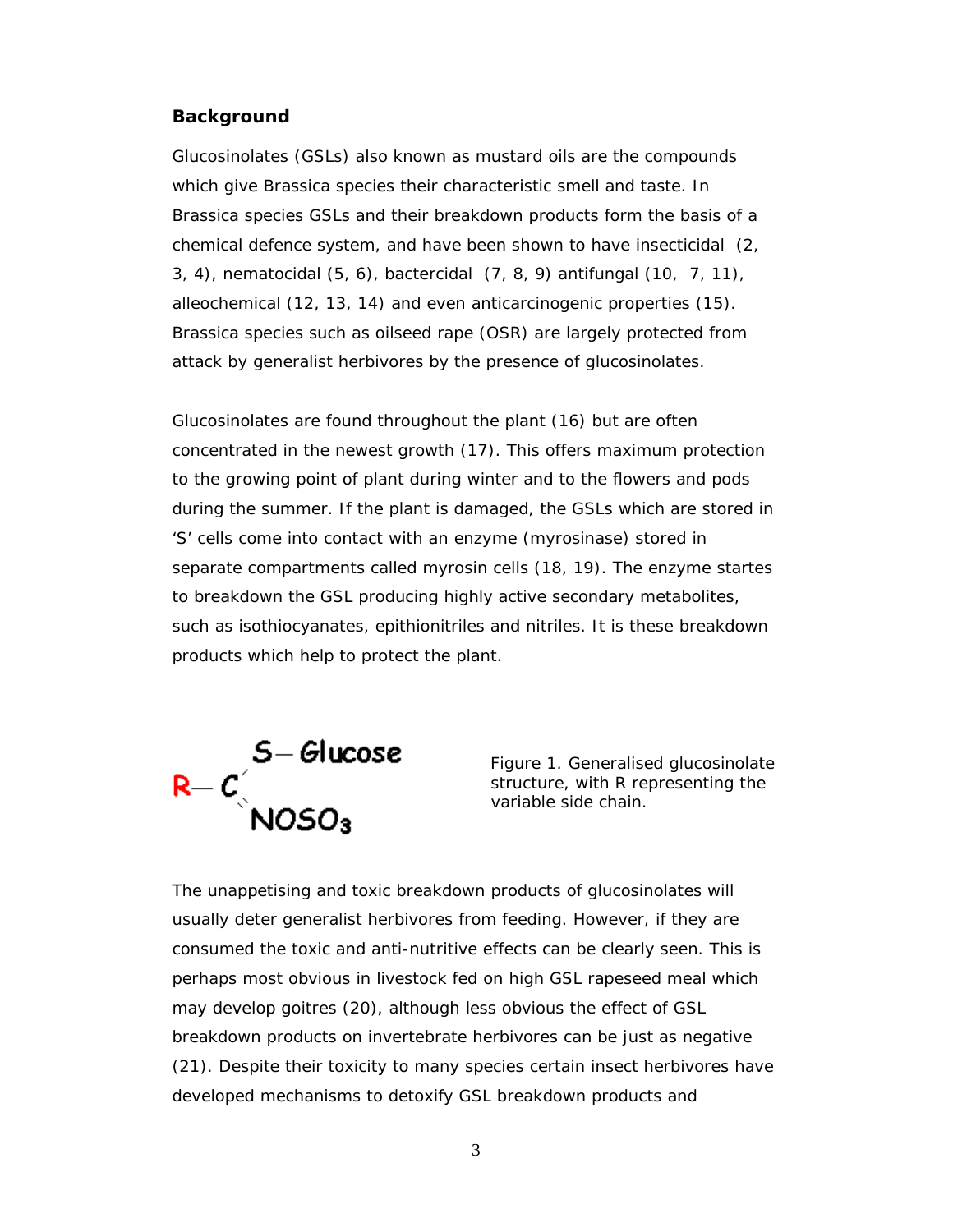overcome the plants primary defence (22). Many of these insects such as the cabbage aphid and the diamond back moth now feed almost exclusively on *Brassica* species, and actively use the GSLs as feeding and egg laying cues (23, 24, 25). The plants, however, are not entirely without protection from these specialists as GSLs also provide the plant with a second level of defence by attracting beneficial insects such as parasitoids and predators which attack the pests to the plants (26, 27, 28).

Modern oilseed rape is the product of numerous breeding programmes which have sought not only to improve general agronomic characters such as yield, but also to reduce the levels of anti-nutritive compounds in the oil and meal. As a result the GSL profiles of the most widely grown varieties of winter OSR are relatively uniform (29). These modern OSR cultivars lack both the variety and concentrations of GSLs found in wild *Brassica* species and this may have had a detrimental effect on their protection from pests and pathogens. Resistance to pests and disease is often more pronounced in wild species. In potato species, For instance, high levels of resistance to the peach potato aphid have been identified in wild species whereas no resistance was displayed in over 360 cultivated accessions (30). Similarly, insect resistance in cultivated tomato is rare, but more common in wild accessions (31). In this study OSR plants containing genetic material from wild *Brassica* species (1), were used to assess the impact of a different glucosinolate profile on important pests, beneficial insects and yield.

The double haploid OSR plants used in this study are the result of a breeding programme which began with crossing a wild *Brassica rapa* from Sicily with a wild form of *Brassica oleracea* from Tunisia (1). The wild *B. rapa* and *B. oleracea* had very different GSL profiles to commercial *B. napus* plants, which primarily contain pentenyl GSLs Which has a 5 carbon side chain. The wild *Brassica* species contained high levels of but-3-enyl which has a 4-carbon side chain, and prop-2-enyl which has 3-carbon side chain (1). Like their wild ancestors the double haploid *B. napus* plants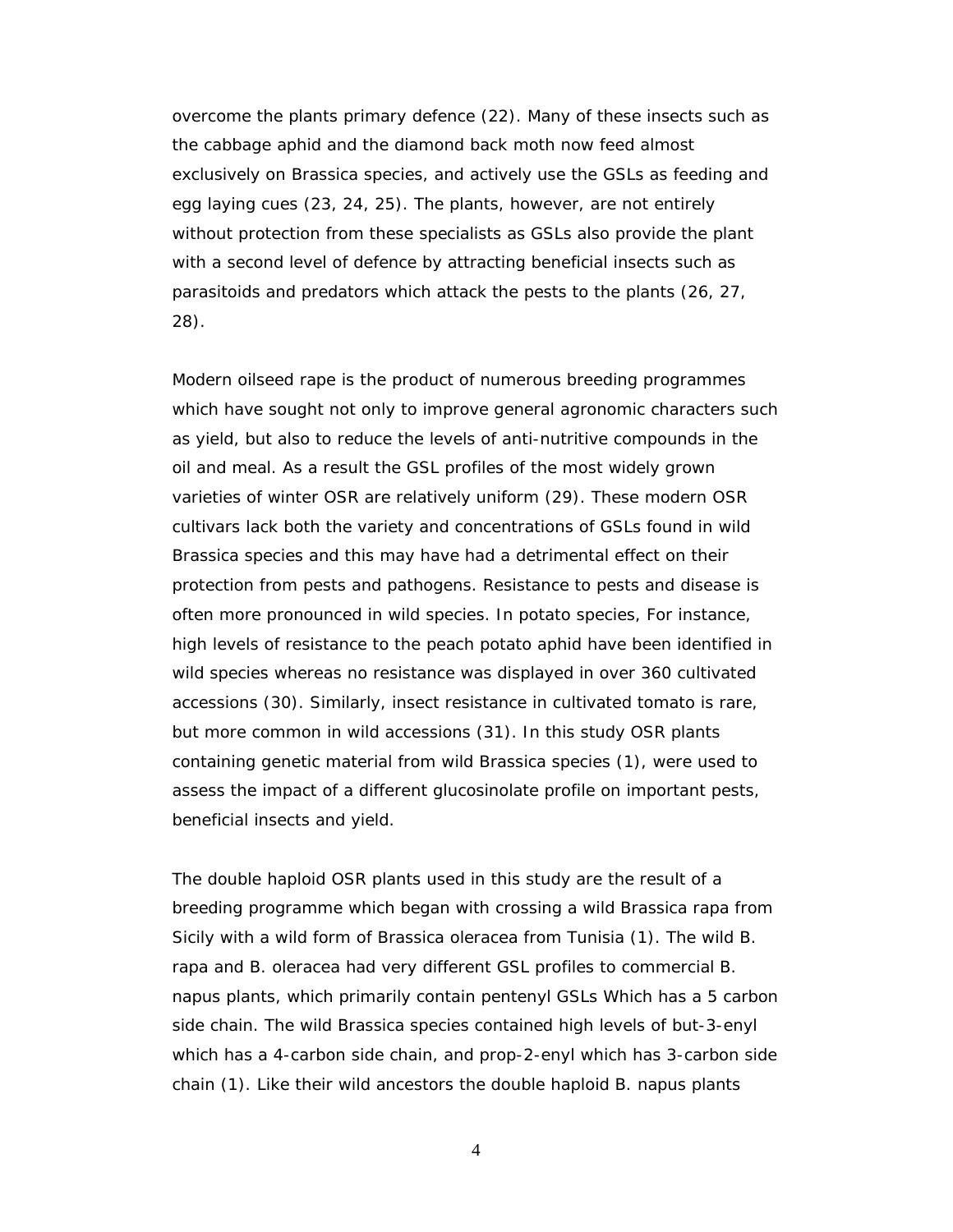produced as a result of this breeding programme also contained high levels of 3- and 4-carbon.

Initial investigations during previous work had shown that the novel GSL profile may affect insects within the crop. DH plants with increased levels of 4 carbon GSLs were shown to be attractive to the aphid parasitoid *Diaeretiella rapae* (34), whereas the cabbage stem flea beetle *Psylliodes chrysocephala*, showed a preference for plants with high levels of the 3 carbon GSL (32). This study follows on from these findings and aimed to assess the effect of a novel GSL profile on the insect community of the crop as a whole.

#### **Field trials**

Three field trials were undertaken near Sutton Bonington, Nottinghamshire, U.K., between September 2002 and August 2005. The trials were managed conventionally using best farm practice with the exception that no insecticide treatments other than a Cypermithrin spray in December were used in the first two trials. During the first trial a single DH line was selected to be used with the commercial cultivar Recital (Syngenta seeds). This DH line was used in the second trial in a variety of mixes with Recital in an attempt to produce a GSL dose effect and assess the impact this had on the invertebrate fauna. The third trial used the same seed mixes to look at the effect of yield.

### **Glucosinolate extraction and identification**

GSL extraction was achieved by the conversion of GSLs to desulphoglucosinolates (DSGSL) which where then eluted from an ion exchange column (33). The DSGSLs were separated on a reverse phase HPLC column and identified with reference to standards identified by Heaney (33).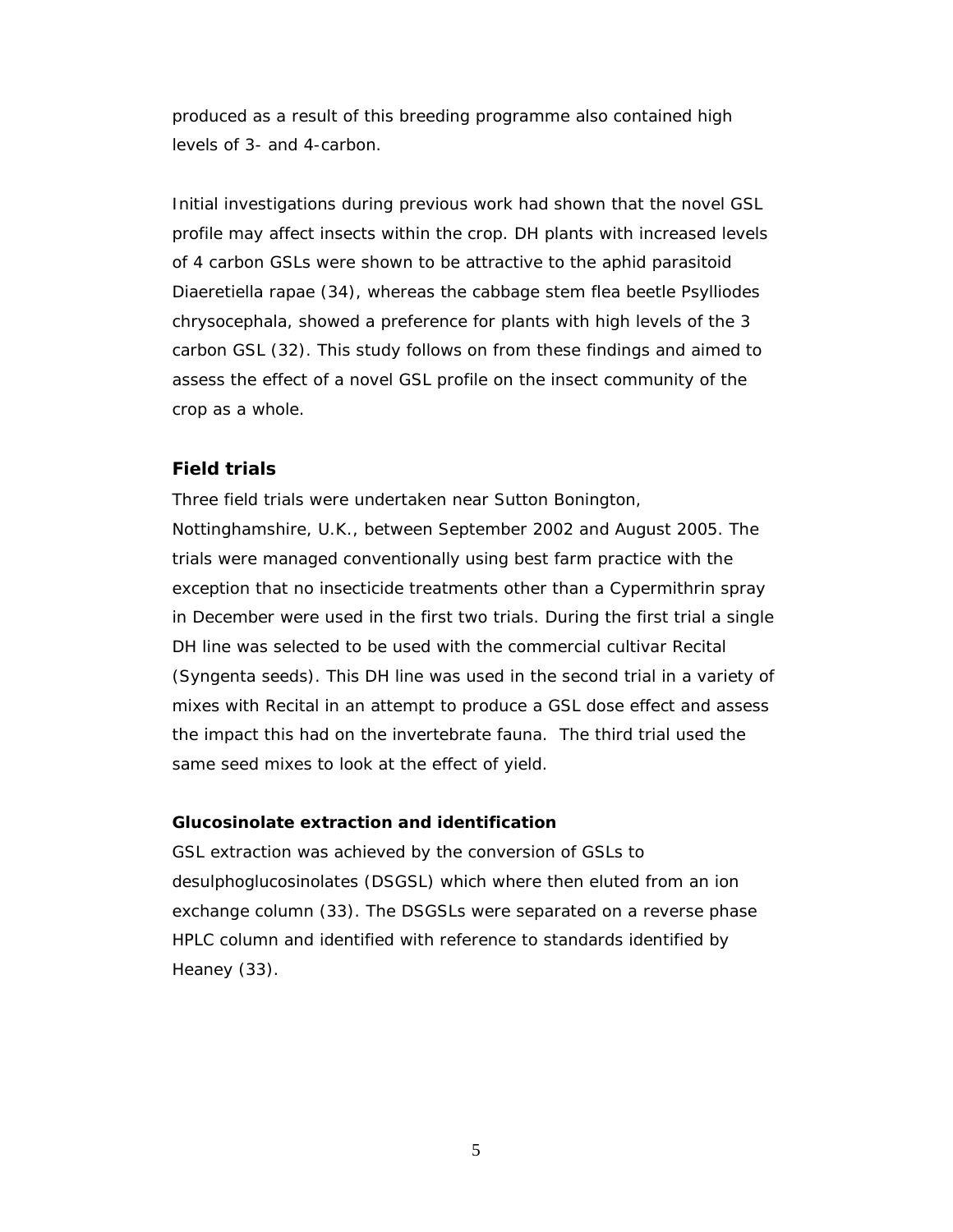#### **Insect sampling**

Sweep samples and sticky traps were used throughout the year to monitor insect activity. A yellow double-sided sticky trap 20cm in size (Monroe) was placed in the centre of each plot just above the canopy and changed every seven days. Traps were covered in cling-film when collected and stored at 2ºC. Sweep sampling began on the 31/03/04, samples, consisting of 15 swipes were taken from each plot once or twice weekly, as weather permitted. Sweep samples were then stored at -20ºC until they could be processed, insects were then stored in 70% ethanol.

#### **Findings**

#### **Glucosinolate profiles**

A comparison of three DH lines with the commercial cultivar Recital in the 2002-3 field trial indicated that DH line 10212 produced the highest butenyl concentrations and this line was selected for use in the remainder of the study. The GSL content of Recital plants is composed of primarily aliphatic GSLs such as pentenyl and OH butenyl (Figure 2). The DH plants produce mainly butenyl GSLs and significantly less OH Butenyl, pentenyl and OH pentenyl than Recital plants (Figure 2). Although present at much lower concentrations, there are also differences in the levels of indole and aromatic (phenylethyl) GSLs.



Figure 2. Aliphatic GSL levels in leaf tissue sampled in January 2004.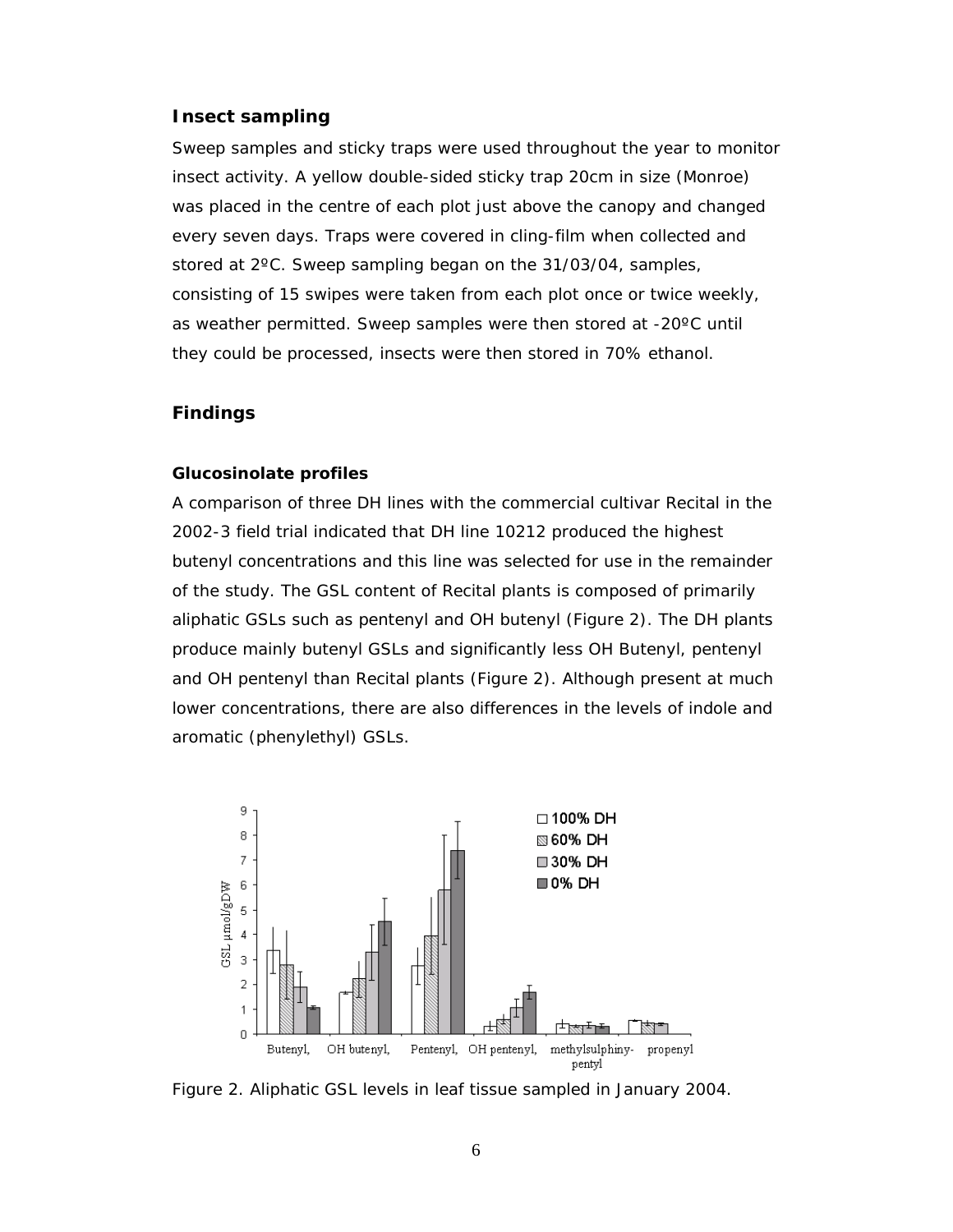The differences in the GSL profiles of the two plant types made it possible to produce four treatments using seed mixes of DH and Recital seed which differed in both total GSL content and GSL profile (Figure 3).



Figure 3. Percentage four-and five-carbon GSLs and total GSL present in leaf tissue from the four seed mixtures.

### **Pest species**

# **Pollen beetles** *Meligethease* **spp.**

Pollen beetle larvae were caught from 20/04/04 and peaked in numbers during May (Figure 4). Catches of pollen beetle larvae showed a highly significant relationship the DH content of the plot  $(P = 0.011)$ . Plots containing 100% and 60% DH plants contained higher numbers of pollen beetle larvae throughout the sampling period than plots containing 100% Recital and 0% DH seed (Figure 4).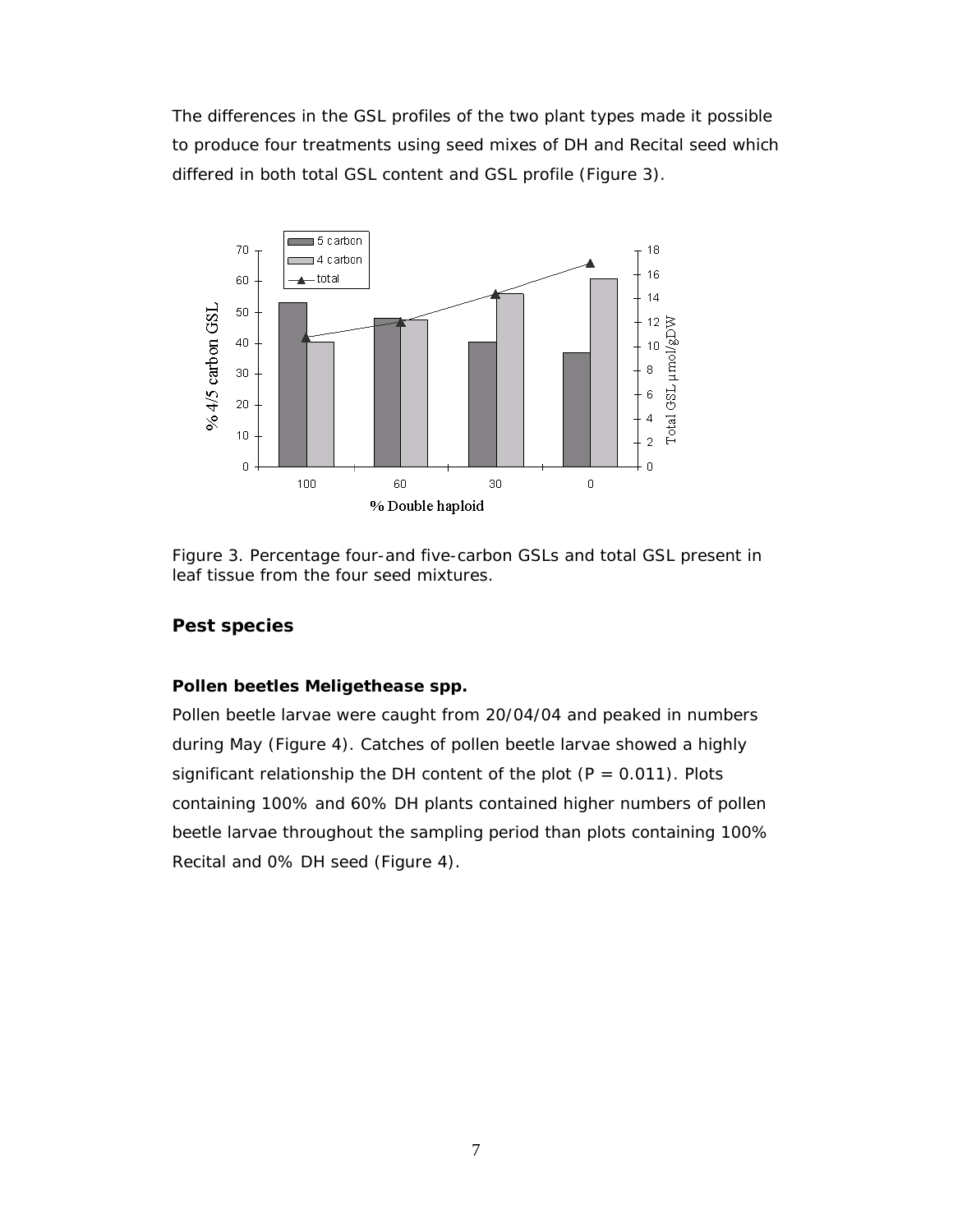

Figure 4. Mean numbers of pollen beetle larvae caught in sweep samples taken from plots containing 0, 30, 60 and 100% double haploid seed. Error bars on 100% DH and 0% DH plot data =  $\pm$ 1 stdev

Adult pollen beetle numbers reached a peak during late April, adults were then almost absent from the crop until mid to late June when they could be seen swarming on any remaining flowers and the yellow sticky traps. Analysis showed that sticky trap catches of adult pollen beetles exhibited highly significant variation with the double haploid content of the plot  $(P =$ 0.038). Sweep net catches of adult pollen beetles were also significantly affected by the DH content of the plot  $(P = 0.048)$ .

#### **Weevils** *Ceutorhynchus* **spp.**

Weevils of the genus *Ceutorhynchus* primarily the Cabbage Seed Weevil, *Ceutorhynchus assimilis,* accounted for the majority of weevils within the crop, however, the cabbage stem weevil, *Ceutorhynchus pallidactylus,* was also found. Analysis of sweep catches showed that catches were significantly affected by the DH content of the plot  $(P=0.086)$ .

*Ceutorhynchus* spp showed a similar preference to pollen beetles with more being caught in DH plots than Recital plots. As with the pollen beetles the weevils also seemed to be sensitive to the GSL dose of the plots; with higher catch numbers in the 60% DH plots compared to the 30% DH plots (Figure 5).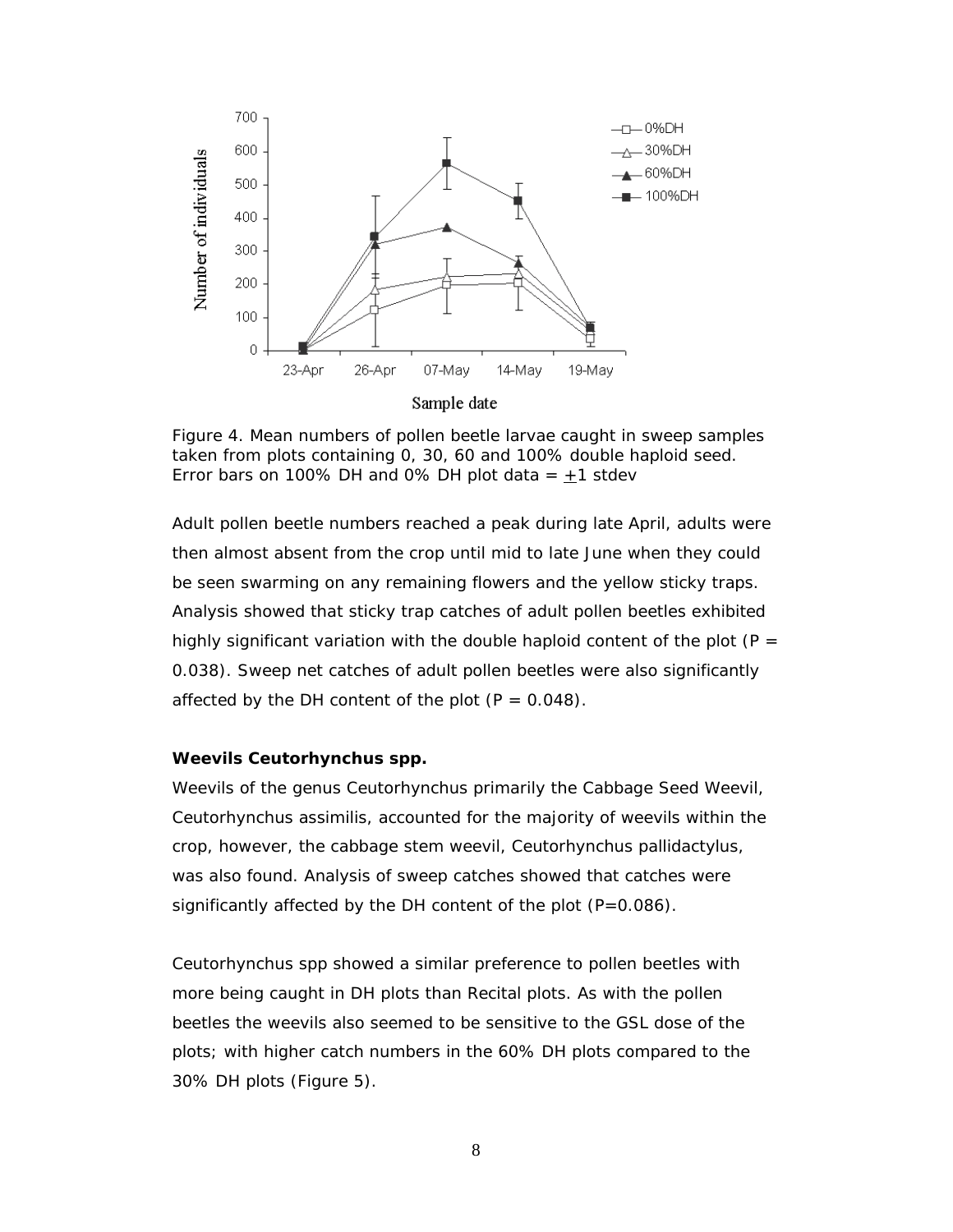

Figure 5. Mean numbers of *Ceutorhynchus* weevils caught in sweep samples collected from the four treatments between the 14<sup>th</sup> April and the 14<sup>th</sup> of May 2004, data is stacked.

#### **Beneficial species**

In addition to pest species the numbers of beneficial invertebrates predators and parasitoids within the crop were also monitored. The most abundant of theses were the parasitic wasps, although, *arachnids*, and other beneficials such as lacewings, rove beetles, and ladybirds were also caught. Figure 6 below shows the number of parasitic wasps caught in plots with varying DH content.



Figure 6. Total and mean number of parasitic wasps caught in sweeps collected from each treatment type in 2004, error bars =  $\pm$ 1 stdev.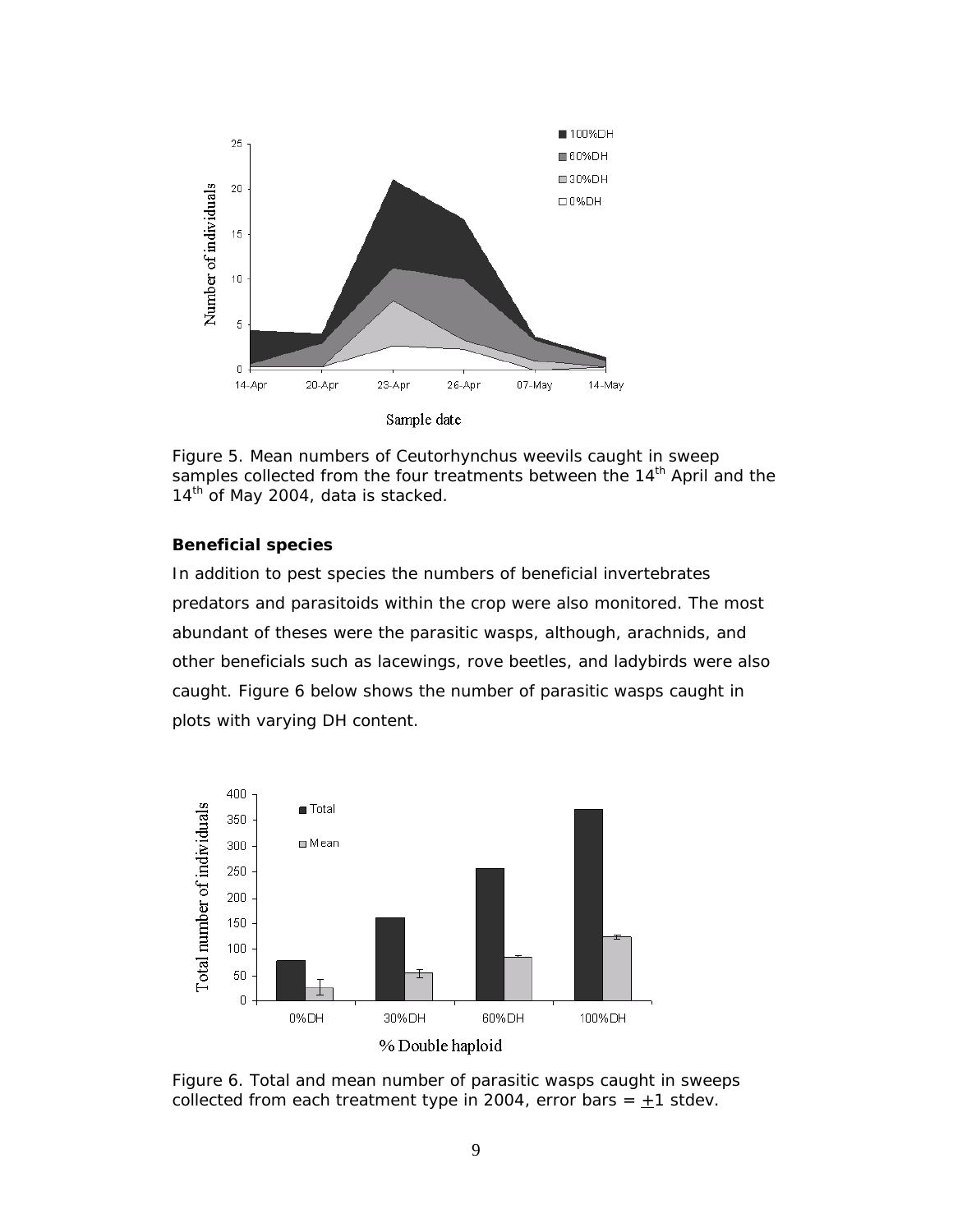A greater total number of parasitic wasps were caught in DH plots compared to Recital; however, the attraction of the DH plots to the wasps seemed to vary with time. Figure 7 shows that between the  $14-21<sup>st</sup>$  of May the DH plots were more attractive to parasitic wasps than Recital plots. However during the  $24^{th}$ -31<sup>st</sup> of May this trend is reversed as Recital plots become the most attractive to the wasps.



Figure 7. Total number of ichneumonid wasps caught on sticky traps set on the 14/05/02 and on the 24/05/04.

### **Community effects**

Specialist pest species such as pollen beetles and weevils together with beneficial species of parasitic wasps comprised a very large proportion of the invertebrate community of the crop. However, the crop also contained populations of generalist herbivores and predators (Table 1).

|                       | <b>Type</b>      | Total caught in<br>sweeps |
|-----------------------|------------------|---------------------------|
| Predators             | Staphylinidae    | 10                        |
| Predators             | Coccinelidae     | 2                         |
| Seed/plant<br>feeders | <b>Bruchidae</b> | 6                         |
| Mould feeders         | Lathridiidae     | 4                         |
| Predatory             | Cantharidae      | 4                         |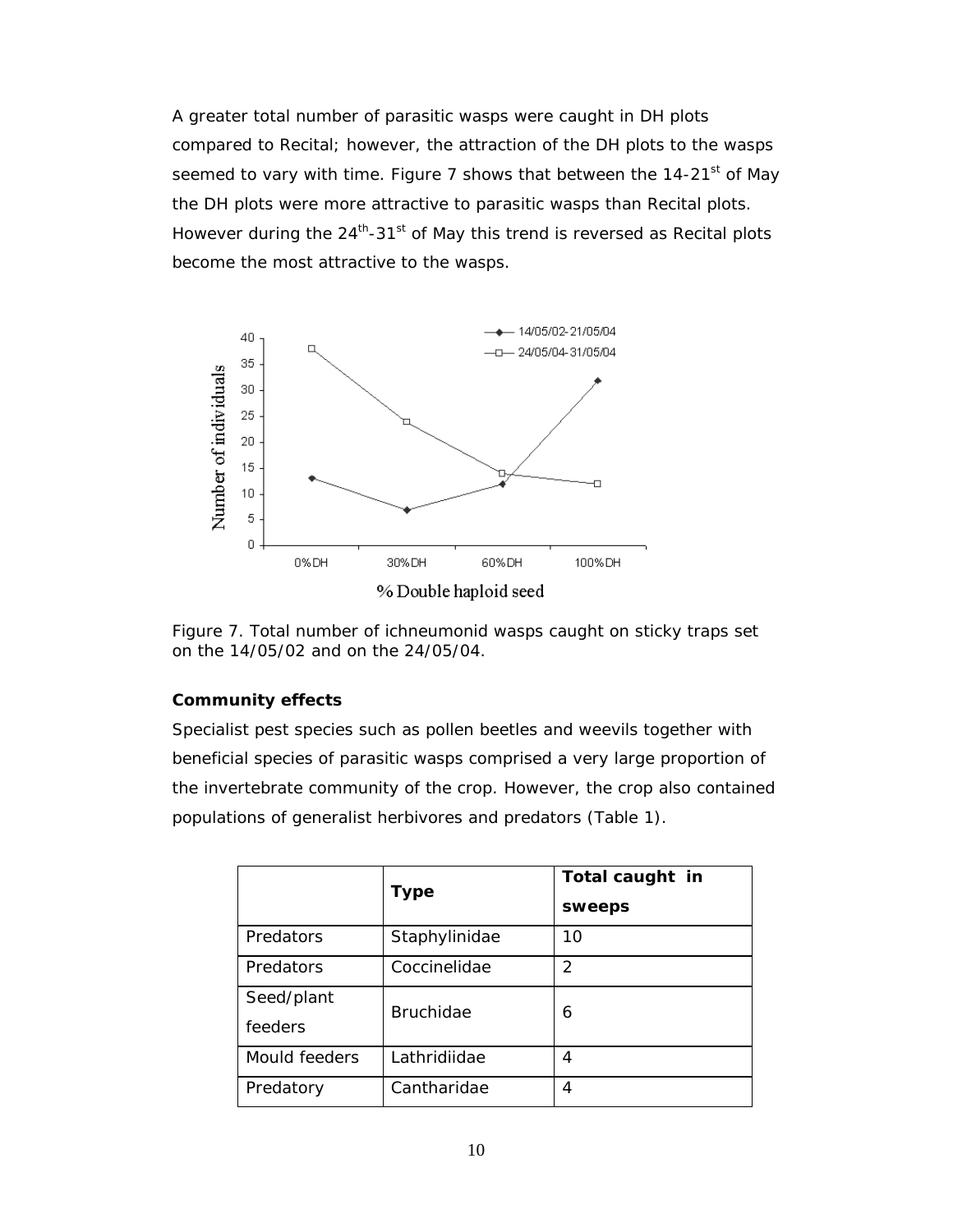| Generally         | Coleoptera larvae  | 1             |
|-------------------|--------------------|---------------|
| predatory         |                    |               |
| Herb/Pred         | Heteroptera        | 5             |
| Herb/Pred         | Homoptera          | 1             |
| Predatory         | Neuroptera         | $\mathcal{P}$ |
| <b>Herbivores</b> | Symphyta           | 1             |
| Herb/Pred         | Nematocera         | 281           |
| Herb/Pred         | Brachycera and     | 260           |
|                   | Cyclorrhapha       |               |
| Herb/Pred         | Diptera larvae     | 8             |
| <b>Herbivores</b> | <b>Thrips</b>      | 19            |
| <b>Herbivores</b> | Lepidoptera adults | O             |
| <b>Herbivores</b> | Lepidoptera larvae | 1             |
| Predatory         | <b>Spiders</b>     | 27            |

Table 1. Invertebrate community of trial crop, (excluding Meligethes, Ceutorhynchus, Phyllotreta species, aphids and parasitic wasps).

The level of species richness in the crop was low during early spring and peaked during flowering, gradually declining as the crop finished flowering and matured.



Figure 8. Mean levels of species richness found in DH and Recital plots, collated using sweep sample data from 2004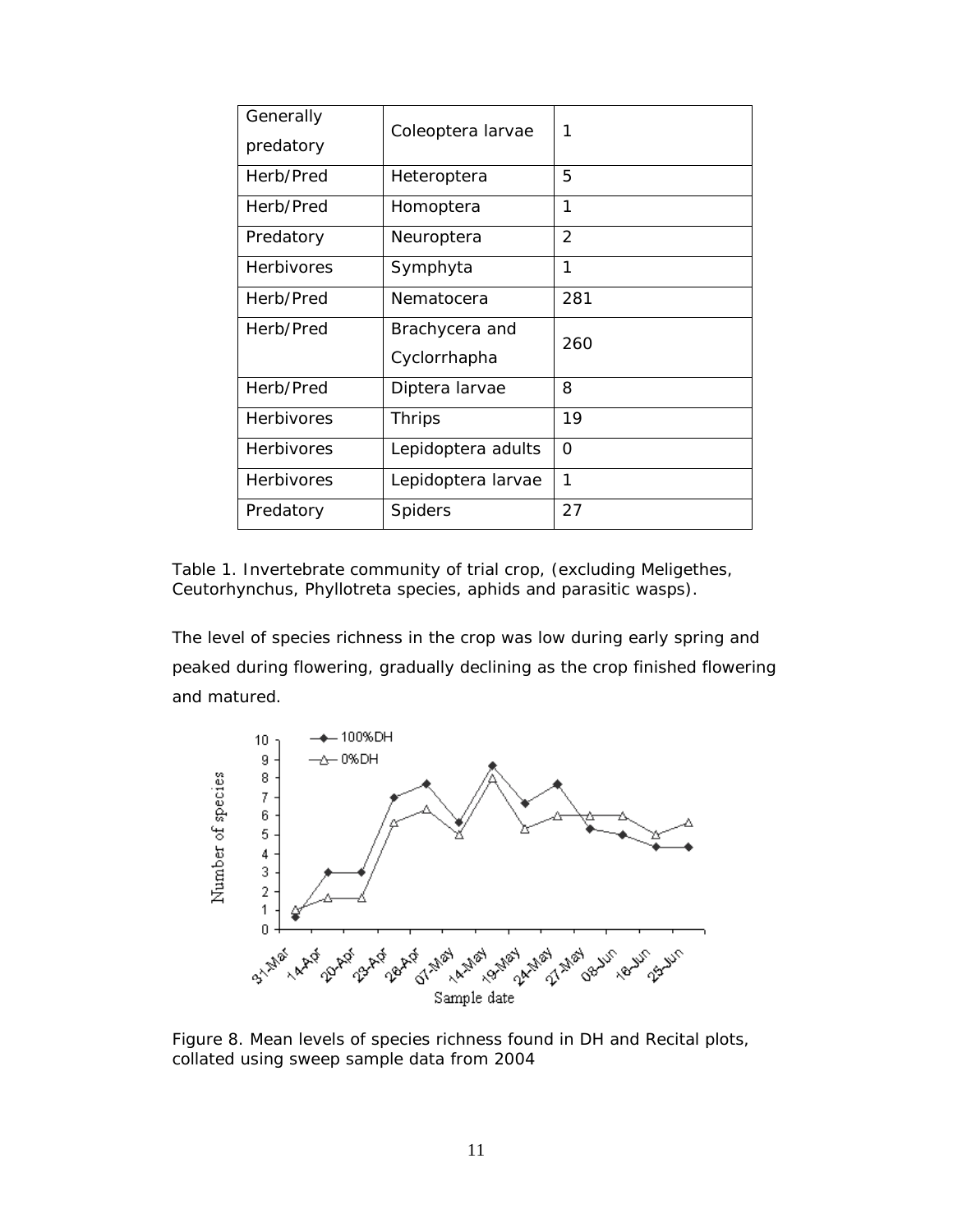During much of the growing season the DH plants have a higher level of species richness (Figure 8).

This difference is well illustrated by comparing the number of non-pest coleopteran species caught in sweep samples collected from DH and Recital plots. DH plots contained a more complex community with five non-pest species found compared to just two in Recital plots. Plots containing DH and Recital seed mixes showed an intermediate level of diversity (Figure 9).



Figure 9. Non-pest Coleoptera, total number of individuals caught in sweep samples, excluding Meligethes, Ceutorhynchus and Phyllotreta species

# **Effect of glucosinolate content on yield**

Combine harvester yields collected from the 2004-05 trial showed that overall trial plots produced an average yield of 4.32 tons per hectare. Recital plots produced an average yield of 4.22t/ha and DH plots 4.34t/ha (Figure 10).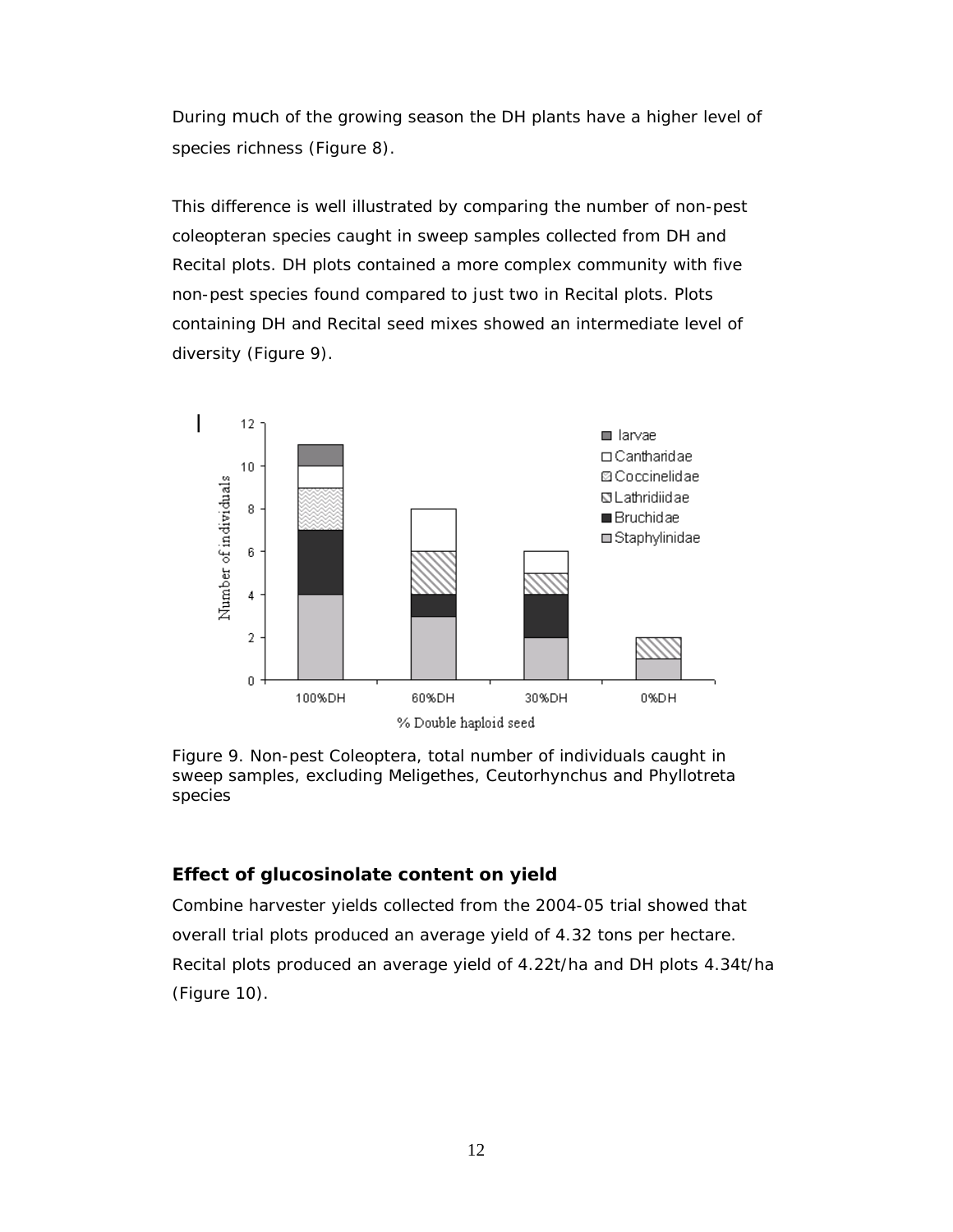

% Double haploid seed

Figure 10. Mean yield in tons per hectare from each treatment type  $+$  st dev, sprayed (treated with insecticides) and unsprayed (no insecticide treatment)

An ANOVA showed there was no significant difference in yield between the four seed treatments ( $P = 0.969$ ). The average yield from sprayed plots was 4.25t/ha and from un-sprayed plots 4.38t/ha indicating a slight increase in the yield of unsprayed plots with increasing DH content (Figure 10). However, this difference was very small and when analysed with a two way ANOVA not significant (P=0.955).

### **Conclusions**

#### **Glucosinolate profiles**

Of the three double haploid lines used in the 2002-03 trial, line 10212 produced the highest levels of butenyl GSL and was selected for use in the remainder of the study. As expected from its high seed GSL content (HGCA recommended list 2002/2003) the commercial cultivar Recital provided a good contrast to the DH plants, producing significantly higher total GSL levels but lower levels of 3- and 4- carbon GSLs such as butenyl. The GSL profile of Recital plants is dominated by the five-carbon aliphatic GSL pentenyl whereas the DH plants contain more four-carbon butenyl than pentenyl. The Recital plants also contain higher levels of OHbutenyl and OH-pentenyl: the hydroxylated forms of these GSLs. In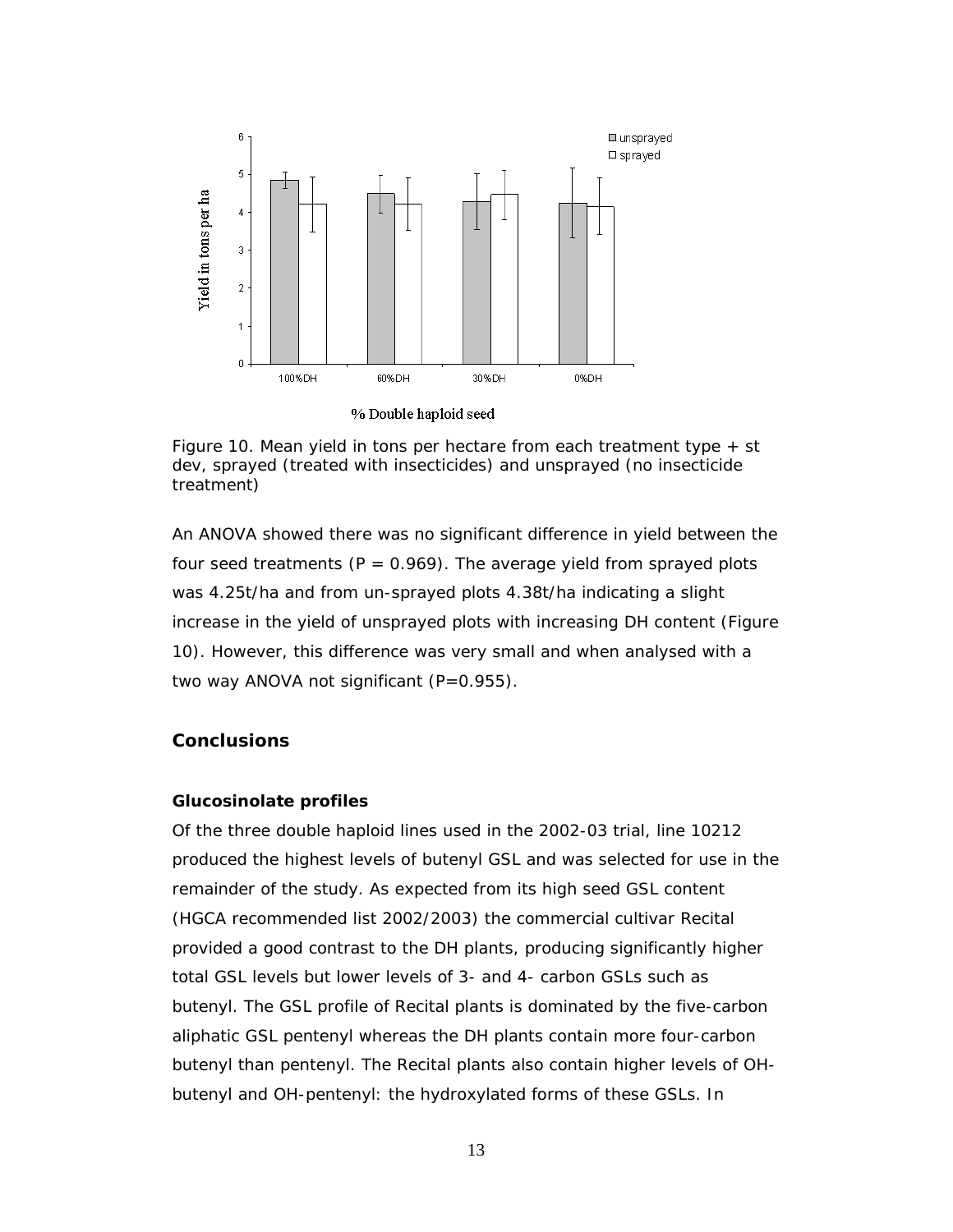general, the DH plants produce higher levels of the indole GSLs such as OH indolylmethyl, methoxyindolylmethyl, 1-methoxyindolylmethyl than Recital. Recital plants produced higher levels of the aromatic GSLs phenylethyl produced from the amino acid phenylalanine.

#### **Specialist species- Pollen beetles**

Pollen beetles, weevils, and flea beetles were the most common pests caught in the 2004 trial, aphids were also common, predominantly *Brevicoryne brassicae*. Sticky trap and sweep samples both demonstrated that some pest species showed a preference for DH plots over Recital. This response was particularly strong in pollen beetles suggesting that they are attracted to the increased levels of butenyl ITC produced by the DH plants. Pollen beetles also seemed sensitive to the GSL dose of the plot, with catches increasing with DH seed content. Results indicate that adult pollen beetles found the DH plants to be an attractive host plant, as significantly higher numbers of larvae were caught in DH plots than in Recital plots with mixed plots producing intermediate levels.

#### **Generalist species and species richness**

The *B. napus* crop contained a range of generalist species primarily predatory and nectar feeders, with very low levels of generalist herbivores. There is some evidence to suggest that the DH profile of the plants may have affected invertebrates such as spiders. However, as many of these species are predators their distribution is more likely to be correlated with that of their prey. The level of species richness in the crop was low during early spring and peaked during flowering, gradually declining as the crop finished flowering and matured. For much of the growing season the DH plots had a higher level of species richness. The difference in species richness suggests that DH crops or plots may offer a more diverse invertebrate fauna and greater numbers of beneficial insects. This may be due to lower levels of total GSL in the plants making the herbivores feeding on them more palatable, a function of the increased number of prey items such as pollen beetle larvae or a combination of the two.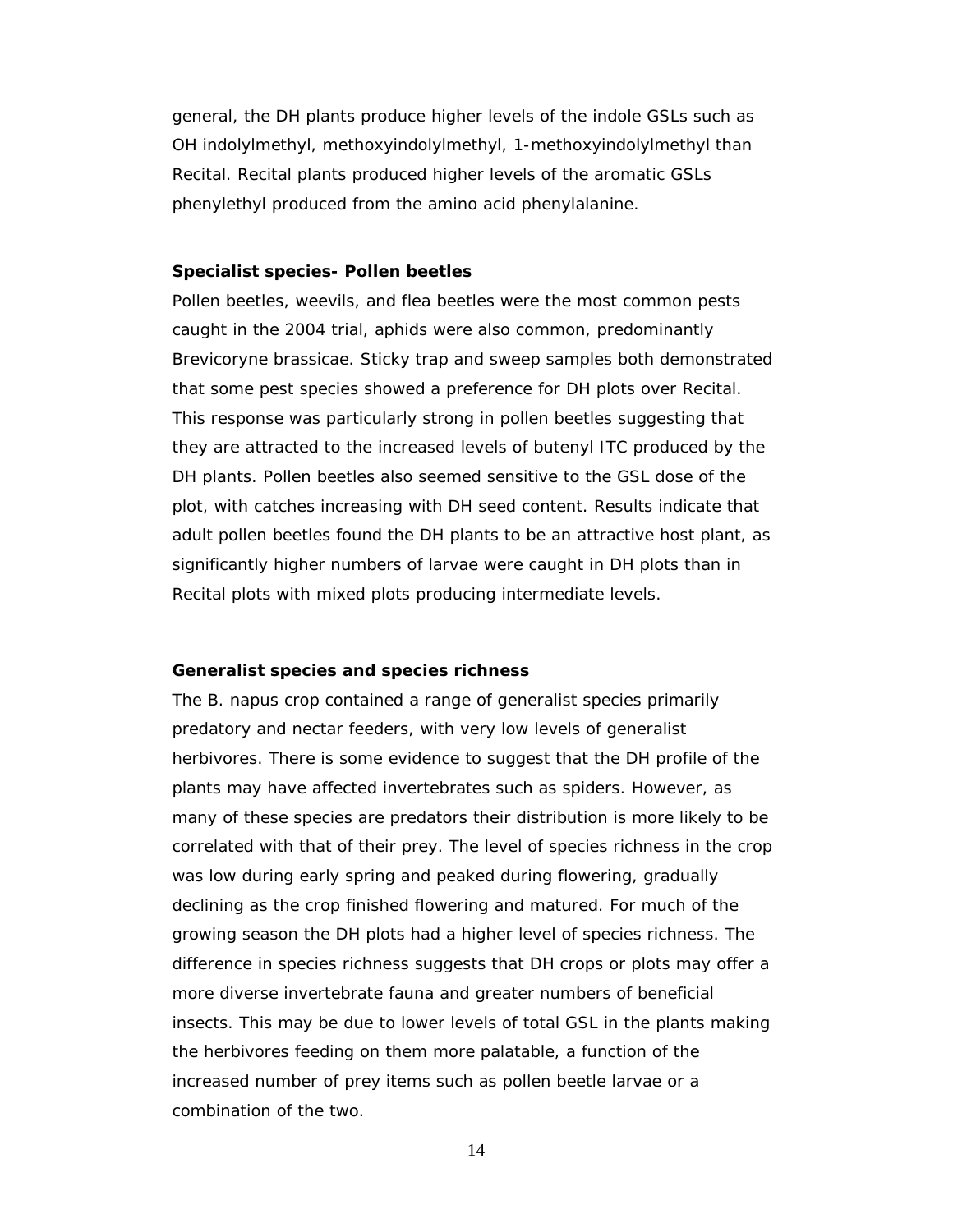#### **Hymenopteran parasitoids**

The DH content of field trial plots had a significant effect on both sweep and sticky trap catches of parasitic wasps, increasing the total number of wasps caught in DH plots. This DH plants were much more attractive to certain types of wasps and a dose response was seen with wasp numbers declining with DH content. However, the difference in growth rate of the DH and Recital plants coupled with the specific larval and plant stages favoured by several species of wasp, for example attacking pollen beetle larvae, complicate a direct comparison of the two plant types. Nonetheless, it is possible that the number of wasps in Recital plots between the 24/05/04 and the 31/05/04 was increased by the presence of the DH plants. Wasps are likely to have been attracted into the crop by the DH plants, which flowered earlier and therefore contained the appropriate-aged larvae to parasitise before the Recital plants. This may have allowed the number of wasps to build up and therefore a larger number of parasitic wasps were already present within the crop when the Recital plants and their associated pollen beetle larvae reached the correct developmental stage.

#### **Trap crops**

The attractiveness of the DH plants to specialist pests such as the pollen beetle suggests that certain DH lines have considerable potential as a trap crop. Research has shown that turnip rape (*Brassica rapa* L*.)* can be an effective trap crop for spring sown OSR crops. Turnip rape has been shown to be attractive to a range of *Brassica* pests such as the pollen beetle and cabbage seed pod weevil (34, 35, 36). Cook found that pollen beetles remained on turnip rape until the main oilseed rape crop was well past the yellow bud stage, which is most susceptible to damage by pollen beetle (37). Cook also found that seed weevil numbers remained low on oilseed rape plots compared to turnip rape (37). Turnip rape has also been shown to be effective in attracting stem-mining pests such as the cabbage stem flea beetle (38). It has been suggested the success of turnip rape as a trap crop is due to its earlier flowering with respect to oilseed rape and its more attractive odour (37). Turnip rape is an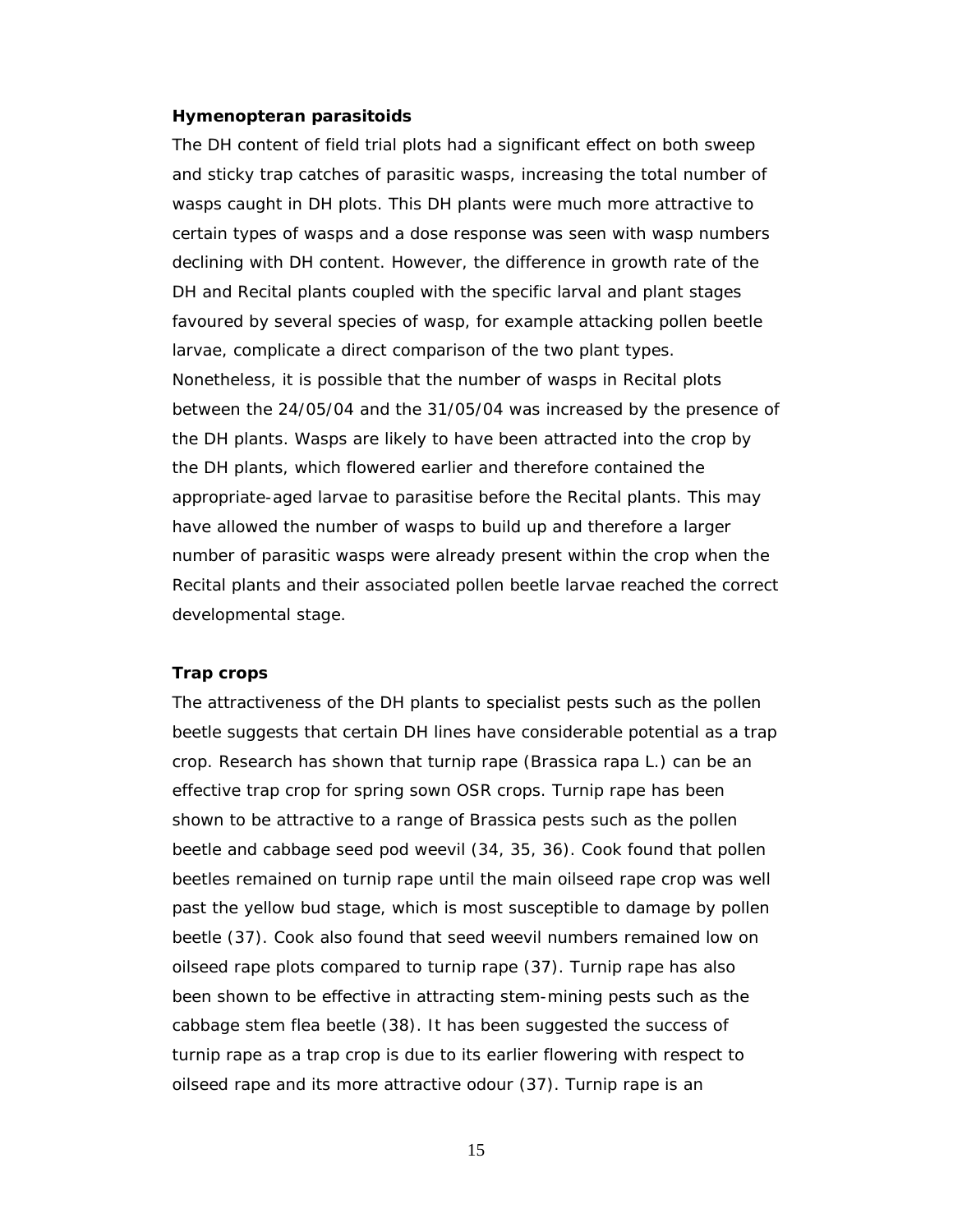excellent candidate as a trap crop in spring OSR however a viable trap crop for winter OSR has yet to be found (39).

The DH plants have several characteristics, which indicate it may make an excellent trap crop for winter OSR. They are preferentially attractive to pests such as the pollen beetle both due to their novel GSL profile and their early flowering time and possibly their lighter leaf colour. The DH plots contained significantly higher numbers of pollen beetle adults and larvae throughout the trial, but particularly in early April. It is in the early stages when plants are in bud that pollen beetles and their larvae can cause the most damage to a crop (40, 41). As the DH plants flower earlier and are more attractive to pollen beetles it is likely that a trap crop of DH plants sown around the perimeter of an OSR crop could retain the beetles whilst the main crop was at its most vulnerable stage.

As headlands often produce lower yield than central areas of a field, sowing these areas with a trap crop may not impact greatly on yield. This may be particularly true for a DH trap crop as the DH plants produce a comparable yield to commercial cultivars of winter OSR. Although there is no yields data available for winter turnip rape, average yields of 2.20 t/ha for spring turnip rape are approximately 10-15% lower than spring OSR yields (42). This indicates that a winter turnip rape may also produce a lower yield than commercial winter *B. napus* cultivars and the DH plants used in this study.

This study has shown that an altered GSL profile in *B. napus*, which includes natural enemy enhancing traits such as elevated levels of butenyl GSL, can be introduced without negatively impacting on yield.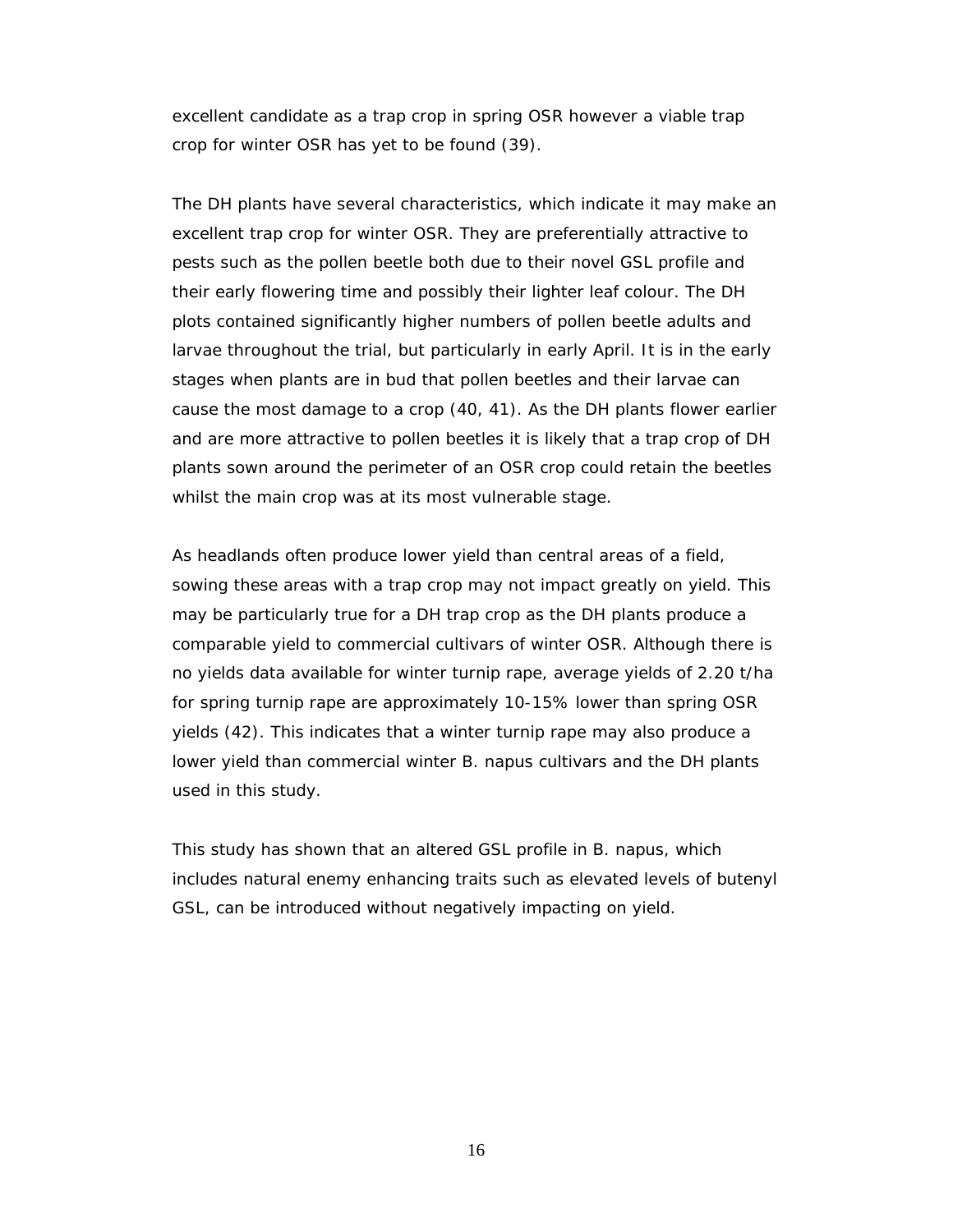# **References**

1. **Bradburn R P 2000,** The formation and function of Glucosinolates in *Brassica napus* PhD Thesis submitted to the University of East Anglia**.** 

2. **Rodman, J. E., Chew, F. S., 1980,** Phytochemical correlates of herbivory in a community of native and naturalized cruciferae. Biochemical Systematics and Ecology 8: 43-50

3. **Mithen, R., Heany, R. K., Fenwick, G. R., 1986,** Invitro activity of glucosinolates and their products against *Leptosphaeria maculans.* Transactions of the British Mycological Society 87: 433-440

4. **Hammond K E, Lewis B G, 1987,** The establishment of systemic infections in leaves of oilseed rape by *Leptosphaeria maculans.* Plant pathology 36: 135-147

5. **Lazzeri, L., Tacconi, R., Palmieri, S., 1993,** Invitro activity of some glucosinolates and their reaction products towards a population of the nematode Heterodera schachtii. Journal of Agricultural and food chemistry 41: 825-829

6. **Mayton, H. S., Oliver, C. Vaughn, S. F., Loria, R., 1996,** Correlation of fungal activity of Brassica species with allyl isothiocyanate production in macerated leaf tissue. Phytopathology 86: 267-271

7. **Delaquis, P J, Mazza G, 1995,** Antimicrobial properties of isothiocyanates in food preservation. Food Technology 49: 73-79

8. **Hashem F A, Saleh M M , 1999,** Anti microbial components of some cruciferae plants (Diplotaxis harra Forsk and Erucaria microcarpa Boiss. Phytotherapy Research 13: 329-332

9. **Lin, C. M., Kim, J., Du W. X., Wei, C. I., 2000,** Bacteriocidal activity of isothiocyanates against pathogens of fresh produce Journal of food protection 63: 25-30

10. **Drobinca L, Zemanova M, Nemec P, Antos K, Kristian P, Stullerova A, Knoppova V, Nemen P, 1967,** Antifungal activity of isothiocyanates and related compounds naturally occurring isothiocyanates and their analogues. Applied Microbiology 15: 701-709

11**. Mari, M., Iori, R., Leoni, O., Marchi, A., 1993** In vitri activity of glucosinolate-derived isothiocyanates against post-harvest fruit pathogens. Annals of Applied Biology 123: 155-16

12. Brown P D, Morra M J, 1995 Glucosinolate-containing plant tissues as bioherbicides. Journal of Agricultural and food Chemistry 43: 3070-3074.

13. Charron C G, Sams C E, 1999, Inhibition of *Pythium ultimum* and *Rhizoctonia solani* by shredded leaves of Brassica species. Journal of the American Society of Horticultural science 124: 462-467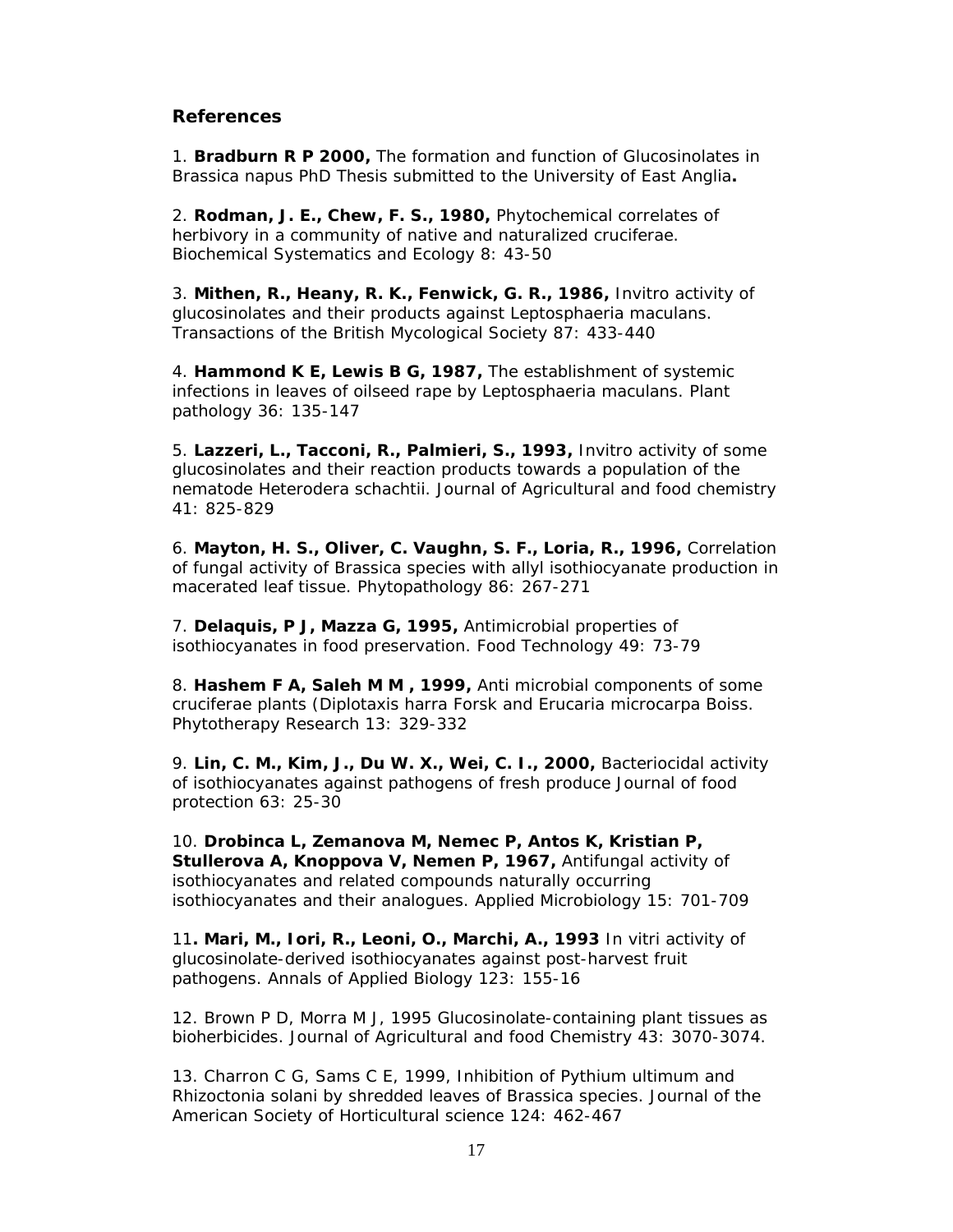#### **14. Smith, V. L., 2000, Reduction in snap bean emergence by seed treatment with dried Canola residue. Hortscience 35: 92-94**

15. **Mithen, R., 2001**. Glucosinolates - biochemistry, genetics and biological activity. Plant Growth Regulation. 34: 91-103.

16. **Fahey JW Zalcmann AT Talalay P 2000** The chemical diversity and distribution of glucosinolates and isothiocyanates among plants Phytochemistry 56: 5-51

17. **Lambdon, P. W., Hassall, M., Boar, R. R., Mithen, R., 2003,** Asynchrony in the nitrogen and glucosinolate leaf-age profiles of Brassica: is this a defensive strategy against generalist herbivores? Agriculture Ecosystems and Environment 97: 205-214

18. **Kelly, R. J., Bones, A., Rossiter, J. T., 1998.** Subcellular immunolocalisation of the glucosinolate sinigrin in seedlings of *Brassica juncea.* Planta 206: 370-377

19. **Koroleva, O. A., Davies, A., Deeken, R., Thorpe, M. R., Tomos, A. D., and Hedrich R., 2000,** Identification of a new glucosinolate rich cell type in Arabidopsis flower stalks. Plant Physiology. 124: 599-608

20. **Chew F S 1988,** Biological effects of glucosinolates in biologically active natural products: potential use in agriculture. pp 155-181 Ed, H G cutler, Washington DC American chemical society.

21. **Blau P A, Feeny P, Contardo L Robson D S 1978,** Ally glucosinolate and herbivorous caterpillars a contrast in toxicity and tolerance. Science 200: 1296- 1298

22. **Ratzka, A., Vogel, H., Kliebenstein, D.J., Mitchell-Olds, T., Kroymann, J. 2002**, Disarming the mustard oil bomb. Proceedings of the National Academy of Sciences USA 99: 11223-11228

23. **Bartlet E, Parsons D Williams I H Clarke S J 1994,** The influence of glucosinolates and sugars on feeding by the cabbage flea beetle *Psylliodes Chrysocephala* Entomologia Experimentalis et Applicata 73: 77- 83

24. **Bodnaryk R P, 1997,** Will low glucosinolate cultivars of the mustards *Brassica juncea* and *Sinapis alba* be vulnerable to insect pests? Canadian journal of Plant Science 77: 283-287

25. **Vinson, S. B., Elzen, G. W. & Williams, H. J. 1987.** The influence of volatile plant allelochemicals on the third trophic level (parasitoids) and their herbivorous hosts. In *Insect–Plants*, eds. V. Labeyerie, G. Fabres & D. Lachaise, pp. 109–114. Dordrecht:Junk.

27. **Dicke, M., van Beek, T.A., Posthumus, M.A., Ben Dom, N., van Bokhoven, H. and De Groot, A.E. 1990.** Isolation and identification of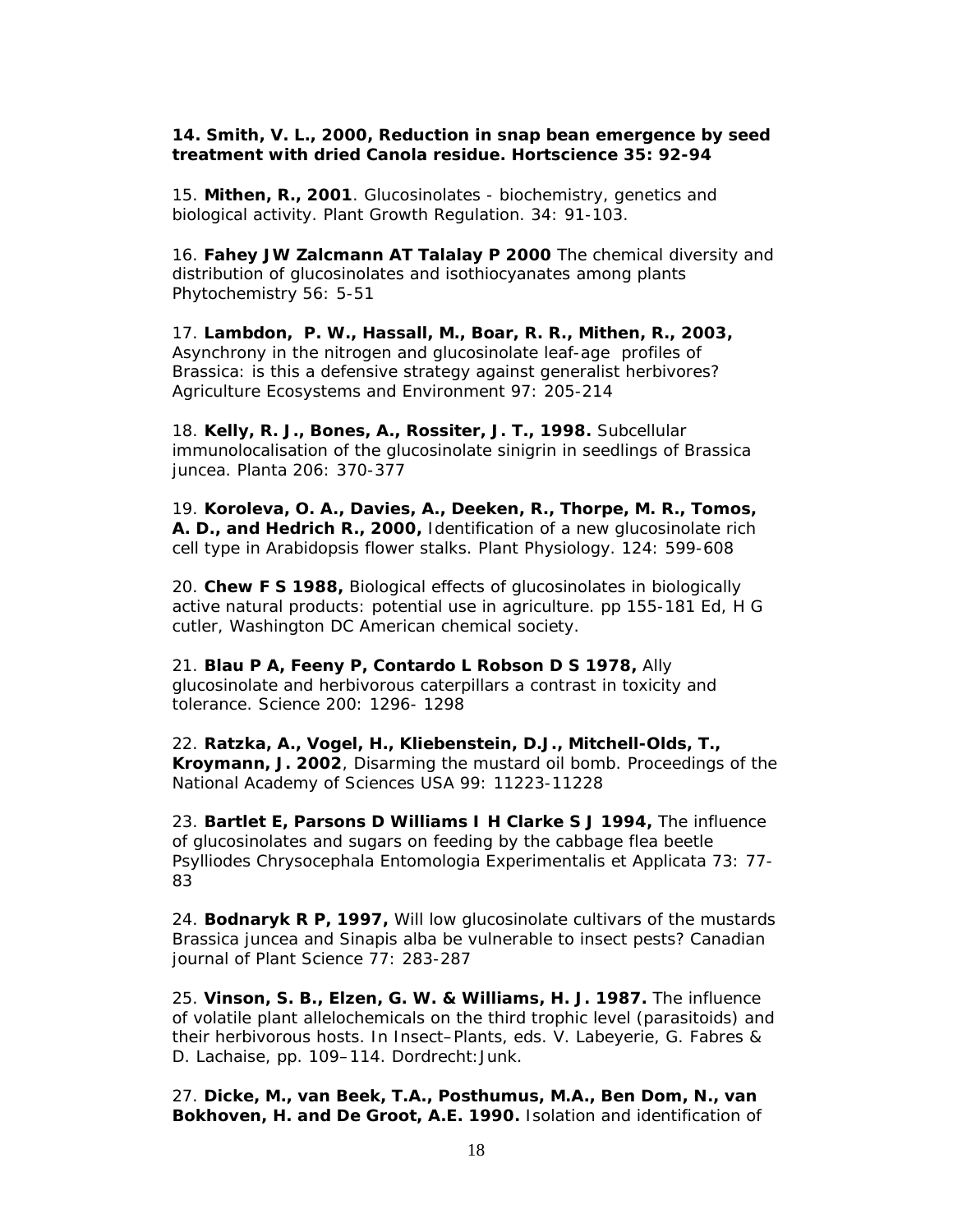volatile kairomone that affects acarine predator-prey interaction, involvement of host plant in its production. Journal of Chemical Ecology 16: 381-396.

28. **Turlings, T.C.J., Tumlinson, J.H. & Lewis, W.J. 1990.** Exploitation of herbivore induced plant odors by host-seeking parasitic wasps. Science 250: 1251-1253.

29. **Fieldsend J, Milford G J F,** 1994 Changes in glucosinolates during crop development in single and double low genotypes of winter oilseed rape: I production and distribution in vegetative tissues and developing pods during development and potential role in the recycling of sulphur within the crop. Annuals Applied Biology 124: 531-542

30. **Flanders K L, Radcliffe E B, Hawkes J G, Lauer F I, 1992,** Insect resistance in potatoes: sources, evolutionary relationships, morphological and chemical defenses and ecogeographical associations. Euphytica 61: 83–111.

31. **Eigenbrode, S. D., T. Castagnola, M.-B. Roux, and L. Steljes. 1996.** Mobility of three generalist predators is greater on cabbage with glossy leaf wax than on cabbage with a wax bloom. Entomologia Experimentalis et Applicata 81: 335-343.

32. **Bradburn R P Mithen R 2000,** Glucosinolates genetics and the attraction of the aphid parasitoid *Diaeretiella rapae* to *Brassica*. Proceedings of the Royal Society London B 267, 89-95

33. **Heaney R K, Spinks A B, Hanley A B, Fenwick G R, 1986,** Analysis of glucosinolates in rapeseed. Technical bulletin, AFRC Food Research Institute, Norwich UK.

34. **Buechi R. 1990** Investigations on the use of turnip rape as trap plant to control oilseed rape pests. Bulletin IOBC/WPRS. 13: 32-39

35. **Hokkanen H. M. T., Granlund H., Husberg G.-B. And Markkula M. 1986** Trap crops used successfully to control *Meligethes aeneus* (Col., Nitidulidae), the rape blossom beetle. Ann Entomol. Fenn. 52: 115-120

36. **Cook S.M. Smart L.E., Potting R.J.P., Bartlet E., Martin J.L., Murray D.V., Watt N.O., Williams I H, 2002a** Turnip rape (*Brassica rapa*) as a trap crop to protect oilseed rape (*Brassica napus*) from infestation by insect pests: potential and mechanism of action. Proceedings of the BCPC Conference: Pest and Diseases, 2, 2002, British Crop Protection Council, Farnham, UK. Pp. 569-574.

37. **Cook S.M., Bartlet E, Murray DA, Williams I H 2002** The role of pollen odour in the attraction of pollen beetles to oilseed rape flowers. Entomologia Experimentalis et Applicata 104: 43-50